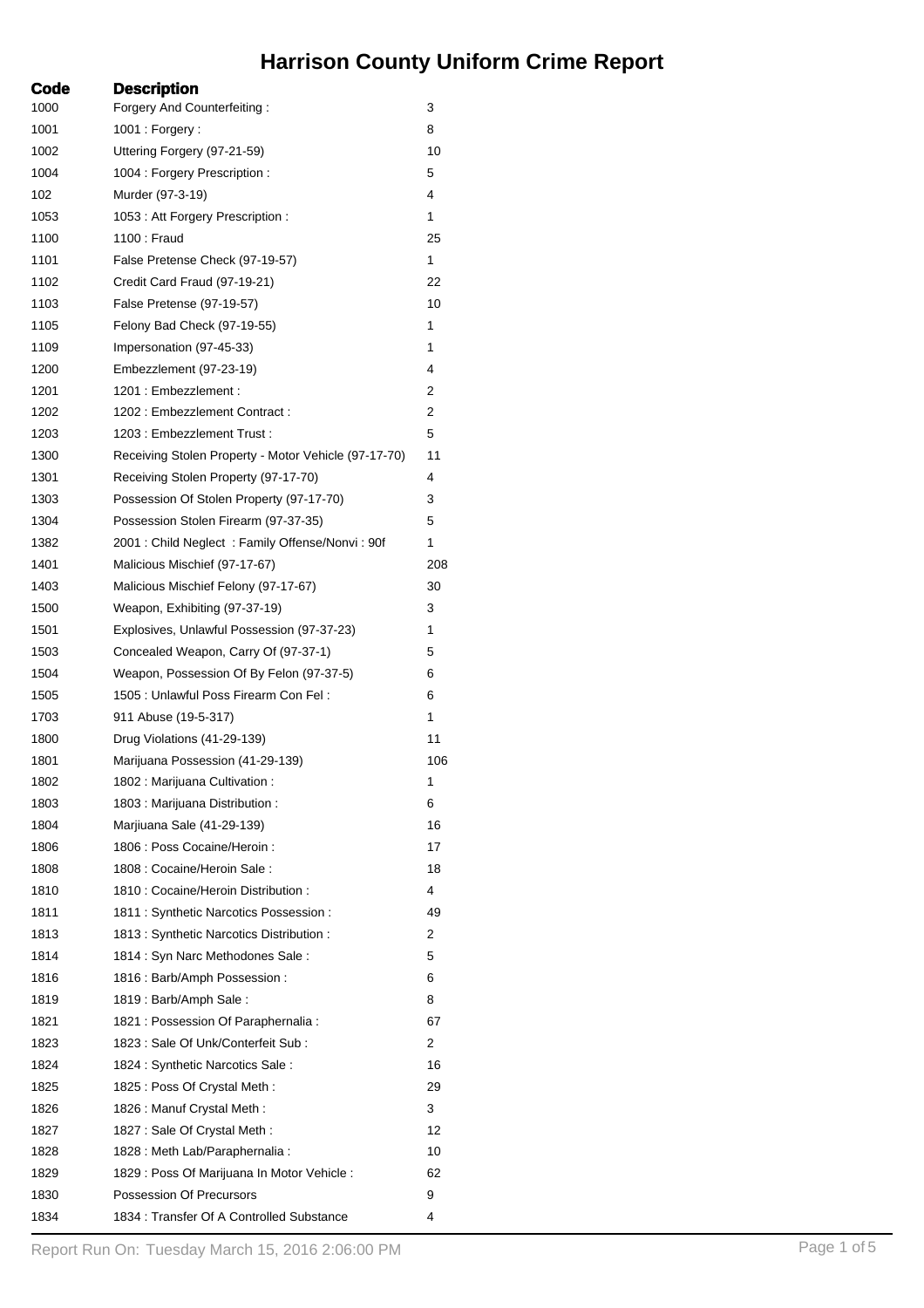| Agency: | <b>Harrison County Sheriffs Department</b>            |     |  |  |
|---------|-------------------------------------------------------|-----|--|--|
|         | <b>Incident Types:</b><br><b>Approved Incidents</b>   |     |  |  |
| Code    | <b>Description</b>                                    |     |  |  |
| 1835    | 1835 : Poss Of Cannabinoids Spice                     | 14  |  |  |
| 1836    | 1836 : Poss Of C/S W Intent                           | 28  |  |  |
| 1891    | Possession Of Marijuana Citation                      | 3   |  |  |
| 200     | 0200 : Sex Crimes                                     | 1   |  |  |
| 2001    | 2001 : Child Neglect :                                | 26  |  |  |
| 2002    | Child Abuse Non-Sexual (97-5-39)                      | 6   |  |  |
| 2004    | Domestic Violence - Simple Assault (97-3-7(3)         | 358 |  |  |
| 2005    | Contributing To The Neglect Or Delinquency Of A Child | 12  |  |  |
| 2006    | 2006 : Uncontrollable Juvenile :                      | 2   |  |  |
| 2012    | 2012 : Exploitation                                   | 3   |  |  |
| 202     | 0202 : Rape :                                         | 7   |  |  |
| 203     | 0203: Sexual Battery: 97-3-95                         | 22  |  |  |
| 204     | Unlawful Touch Of A Child (97-5-23)                   | 10  |  |  |
| 206     | Statutory Rape (97-3-65)                              | 8   |  |  |
| 208     | Fondling (97-5-23)                                    | 1   |  |  |
| 2099    | Domestic - Argument                                   | 1   |  |  |
| 210     | Sexual Child Abuse (97-5-23)                          | 5   |  |  |
| 2100    | 2100 : Traffic Violations :                           | 3   |  |  |
| 2101    | Felony Evasion (97-9-72)                              | 5   |  |  |
| 2102    | Fail To Yield (63-3-809)                              | 1   |  |  |
| 2103    | Fail To Yield B/S (63-3-809)                          | 18  |  |  |
| 2104    | 2104 : Follow To Close :                              | 1   |  |  |
| 2105    | 2105 : Improper Lane Use :                            | 2   |  |  |
| 2106    | 2106 : Improper Equipment :                           | 12  |  |  |
| 2108    | 2108 : Leave Scene Accident :                         | 2   |  |  |
| 2109    | 2109 : No/Ex Drivers License :                        | 28  |  |  |
| 211     | 0211 : Rape Of A Child :                              | 2   |  |  |
| 2111    | 2111 : No/Ex/Improper Tag :                           | 7   |  |  |
| 2112    | 2112: Ran Red Light:                                  | 1   |  |  |
| 2113    | Ran Stop Sign (63-3-1001)                             | 3   |  |  |
| 2114    | Reckless Driving (63-3-1201)                          | 23  |  |  |
| 2115    | Suspended/Revoked D/L (63-11-40)                      | 58  |  |  |
| 2116    | Speeding (63-3-501)                                   | 4   |  |  |
| 2117    | 2117 : Accident :                                     | 29  |  |  |
| 2117M   | Minor Accident Report                                 | 1   |  |  |
| 2117P   | Parking Lot Accident Report                           | 15  |  |  |
| 212     | Molesting (97-5-23)                                   | 5   |  |  |
| 2121    | Dui 1st (63-11-30)(1)(A)                              | 59  |  |  |
| 2122    | Dui 2nd (63-11-30)(1)(A)                              | 26  |  |  |
| 2123    | 2123 : Dui 3rd/Felony :                               | 8   |  |  |
| 2124    | 2124 : Dui Refusal :                                  | 20  |  |  |
| 2125    | Susp D/LI For Dui (63-11-40)                          | 4   |  |  |
| 2126    | 2126 : Hit And Run :                                  | 2   |  |  |
| 2127    | 2127 : Improper Passing :                             | 1   |  |  |
| 2128    | Failure To Dim Headlights (63-7-33)                   | 2   |  |  |
| 213     | Child Pornography (97-5-33)                           | 4   |  |  |
| 2132    | Dui 1st Other Substance (63-11-30)(1)(B)              | 38  |  |  |
| 2133    | Dui 2nd Other Substance (63-11-30)(1)(B)              | 2   |  |  |
| 2134    | Dui 3rd Other Substance (63-11-30)(1)(B)              | 1   |  |  |
| 2135    | 2135 : Dui/Accident :                                 | 2   |  |  |
| 2155    | Seat Belt Violation (63-2-1)                          | 9   |  |  |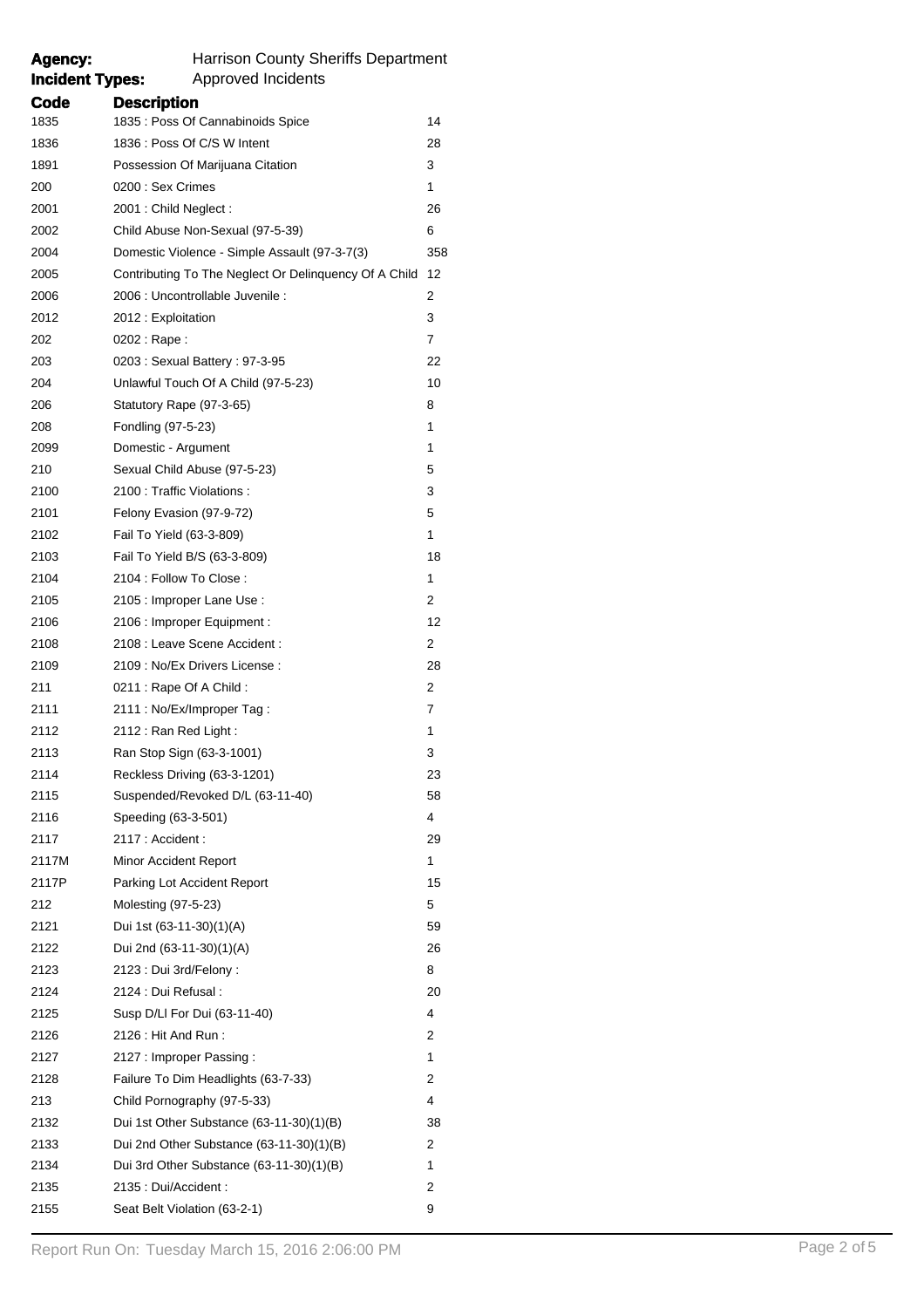## Agency: Harrison County Sheriffs Department<br> **Incident Types:** Approved Incidents **Incident Types:** Approved Incidents

| arrison County Sheriffs Departme |  |
|----------------------------------|--|
| المفمر مامناه مراراته مراجعات    |  |

| Code | <b>Description</b>                                     |    |
|------|--------------------------------------------------------|----|
| 2157 | Careless Driving (63-3-1213)                           | 77 |
| 2160 | 2160 : Driving Cmv Susp License :                      | 3  |
| 2162 | Insurance Law (63-15-4)                                | 61 |
| 2163 | 2163 : Courtesy Citation :                             | 2  |
| 2300 | Public Drunk (97-29-47)                                | 40 |
| 2301 | Public Drunk (97-29-47)                                | 10 |
| 2400 | 2400 : Disturbances :                                  | 4  |
| 2401 | Disorderly Conduct (97-35-7)                           | 82 |
| 2402 | 2402: Disturbing The Peace:                            | 6  |
| 2403 | 2403 : Disobey Lawful Order :                          | 12 |
| 2406 | Disturbing The Family Peace (97-35-11)                 | 47 |
| 2408 | Destruction Of Public Property (97-17-39)              | 2  |
| 2410 | False Reporting (97-35-47)                             | 1  |
| 2411 | Providing False Information (97-9-79)                  | 24 |
| 2412 | Identity Theft (97-14-19)                              | 22 |
| 2413 | Introduce Contraband Into Jail (47-5-193)              | 1  |
| 2415 | 2415 : Sex Offender Violation :                        | 2  |
| 2500 | 2500 : Summoned To Appear Citation :                   | 40 |
| 258  | Felonious Child Abuse (97-5-39)                        | 2  |
| 2601 | Escape (97-9-49)                                       | 2  |
| 2602 | <b>Probation Violation</b>                             | 12 |
| 2604 | Kidnapping (97-3-53)                                   | 3  |
| 2606 | Shooting Into Dwelling House (97-37-29)                | 1  |
| 2607 | 2607: Recover Stolen Property                          | 3  |
| 2608 | 2608 : Recover Stolen Vehicle                          | 11 |
| 2610 | 2610 : Harbor Fugitive :                               | 2  |
| 2611 | 2611 : Contempt Of Court :                             | 12 |
| 2614 | 2614 : Medical Emergency :                             | 5  |
| 2615 | Indecent Exposure (97-29-31)                           | 2  |
| 2618 | 2618 : Abandoned Vehicle :                             | 1  |
| 2619 | Trespassing (97-17-97)                                 | 34 |
| 2620 | Obscene Electronic Communications(97-29-45)            | 23 |
| 2621 | Bomb - Threat                                          | 2  |
| 2626 | 2626 : Death :                                         | 1  |
| 2630 | 2630 : Civil Dispute :                                 | 1  |
| 2631 | 2631 : Suspicious Person/Activity :                    | 4  |
| 2632 | 2632 : Point And Aim :                                 | 1  |
| 2635 | 2635 : Animal Bite :                                   | 2  |
| 2636 | 2636 : Animal Problem :                                | 10 |
| 2637 | 2637 : Lost/Found Property :                           | 5  |
| 2638 | 2638 : Fire Investigation :                            | 1  |
| 2639 | 2639: Assisting Other Agency:                          | 1  |
| 2645 | 2645 : Truancy :                                       | 5  |
| 2647 | 2647 : Viol Of Juvenile Release Agreement :            | 1  |
| 2648 | 2648 : Attempted Suicide :                             | 4  |
| 2649 | 2649 : Welfare Concern :                               | 1  |
| 2656 | Littering (97-15-29)                                   | 1  |
| 2661 | 2661 : Animal Cruelty                                  | 1  |
| 2663 | 2663 : Parole Violation :                              | 3  |
| 2670 | Conspiracy - Escape (97-1-1)                           | 1  |
| 2674 | 2674 : Failure To Register; Re-Register - Sex Offender | 4  |
|      |                                                        |    |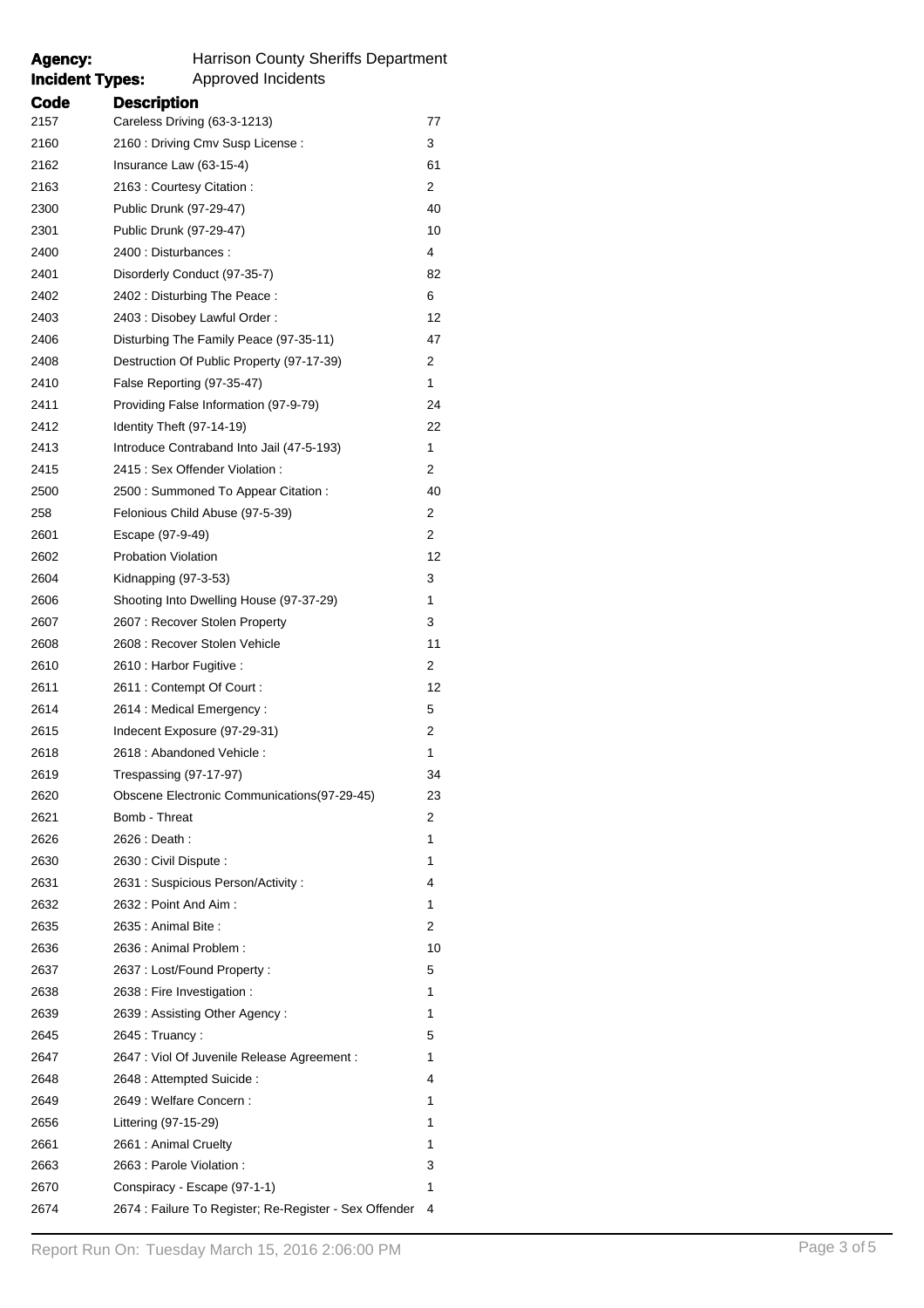## Agency: Harrison County Sheriffs Department<br> **Incident Types:** Approved Incidents **Approved Incidents**

| Code         | <b>Description</b>                                                    |     |
|--------------|-----------------------------------------------------------------------|-----|
| 2682         | 2682 : Complaint :                                                    | 3   |
| 2683         | Poss Tobacco Under 18 (97-32-9)                                       | 1   |
| 2685         | Poss Tobacco At School Under 18 (97-32-9)                             | 3   |
| 2690         | 2690 : Hold Other Agency :                                            | 36  |
| 2691         | 2691 : Fugitive :                                                     | 31  |
| 2698         | 2698 : Old Fine :                                                     | 2   |
| 2700         | 2700 : Fire Vehicle                                                   | 4   |
| 2701         | 2701 : Fire House                                                     | 6   |
| 2901         | 2901 : Runaway :                                                      | 7   |
| 2904         | Cyberstalking / E-Mail Threats & Harassment (97-45-15) 13             |     |
| 2999         | Explortation All Other.                                               | 1   |
| 300          | Robbery (97-3-73)                                                     | 1   |
| 3002         | 3002 : Consent To Search :                                            | 4   |
| 3003         | 3003 : Suicide Threat :                                               | 3   |
| 3006         | 3006 : Custody Order :                                                | 2   |
| 3008         | 3008 : Leash Law Violation :                                          | 11  |
| 3009         | 3009 : Currency Violation :                                           | 1   |
| 301          | Armed Robbery - Business (97-3-79)                                    | 1   |
| 3017         | Tax Evasion (27-3-79)                                                 | 1   |
| 3022         | 3022 : Livestock Problem :                                            | 2   |
| 3024         | <b>Warrant Served</b>                                                 | 4   |
| 303          | 0303 : Arm Rob Firearm Other :                                        | 4   |
| 310          | 0310 : Simple Robbery Person :                                        | 1   |
| 400          | Aggravated Assault (97-3-7)(2)(A)                                     | 5   |
| 401          | 0401 : Agg Assault Firearm :                                          | 3   |
| 402          | 0402 : Agg Assault Knife :                                            | 2   |
| 404          | 0404 : Agg Assault Other :                                            | 3   |
| 41-29-139    | Possession Of A Controlled Substance Violations                       | 23  |
|              | 41-29-139(a) Controlled Substance-Sell, Transfer, A Distribute,       | 14  |
|              | 41-29-139(a) Counterfeit Substance: Possession With Intent (41-29-    | 1   |
|              | 41-29-139(c) Controlled Substance: Illegal Possession (41-29-139(C) 5 |     |
| 41-29-139(c) | Motor Vehicle: Possession Of Marijuana Or                             | 12  |
| 41-29-139(f) | Sale, Transfer, Manufacture, Distribute, Etc., During 12              | 3   |
| 41-29-141(1) | Controlled Substance: (Pharmacist) Dispensing C/S W/O 1               |     |
| 41-29-144    | Controlled Substance: Acquisition By Fraud (41-29-144) 5              |     |
| 451          | 0451 : Att Agg Assault Knife :                                        | 1   |
| 453          | 0453: Att Agg Assault Other:                                          | 1   |
| 500          | 0500: Burglary:                                                       | 9   |
| 501          | Burglary Dwelling (97-17-23)                                          | 162 |
| 502          | Burglary Business (97-17-33)                                          | 24  |
| 503          | Burglary Auto/Vessell (97-17-33)                                      | 122 |
| 504          | Burglary Coin Machine (97-17-68)                                      | 6   |
| 508          | Burglary - Other (97-17-33)                                           | 46  |
| 550          | Burglary Dwelling - Attempt (97-1-7)                                  | 15  |
| 551          | Burglary Business - Attempt (97-1-7)                                  | 5   |
| 552          | Burglary Auto/Vessel - Attempt (97-1-7)                               | 5   |
| 553          | Burglary Coin Machine - Attempt (97-1-7)                              | 1   |
| 600          | $0600:$ Larceny:                                                      | 3   |
| 601          | Grand Larceny 97-17-41                                                | 162 |
| 602          | Petit Larceny 97-17-43                                                | 252 |
| 603          | Shoplifting (97-23-93)                                                | 31  |